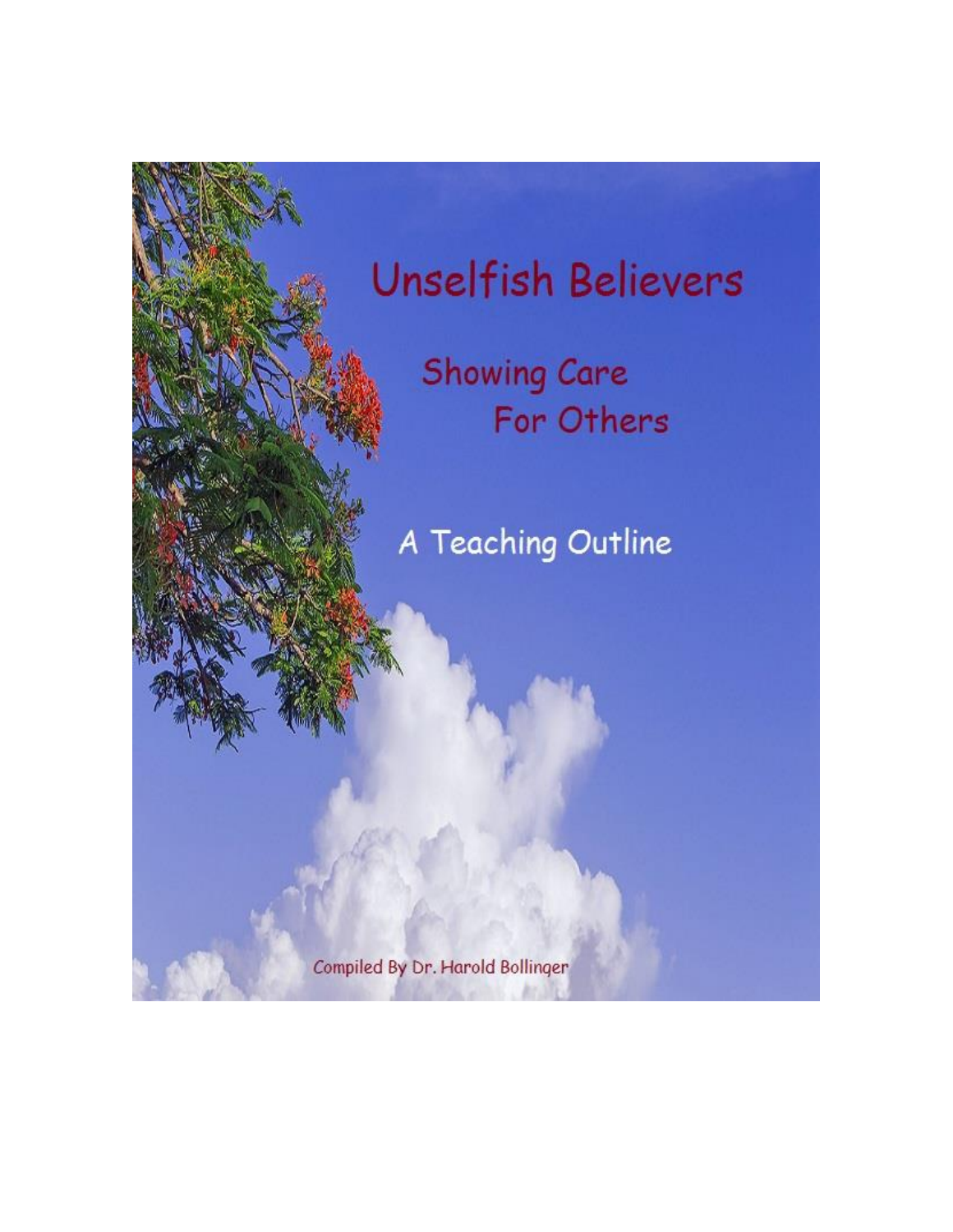### **The Unselfish Believer**

# **Caring For Others**

## **For whom should you be concerned?**

## **[Philippians](http://bible.knowing-jesus.com/Philippians/2/4) 2:4**

Do not merely look out for your own personal interests, but also for the interests of others.

The concern for every believer should be for the interest of others as well as his own interest.

Paul encourages us to guard against any selfishness, prejudice, or jealousy that might lead to dissension. Showing genuine interest in others is a positive step forward in maintaining unity among believers.

# **Why should you bear the burdens of others?**

### **[Galatians](http://bible.knowing-jesus.com/Galatians/6/2) 6:2**

Bear one another's burdens, and thereby fulfill the law of Christ.

You bear the burden of others is to fulfill the law of Christ.

No Christian should ever think that he or she is totally independent and doesn't need help from others, and no one should feel excused from the task of helping others. The body of Christ—the church—functions only when the members work together for the common good. Do you know someone who needs help? Is there a Christian brother or sister who needs correction or encouragement?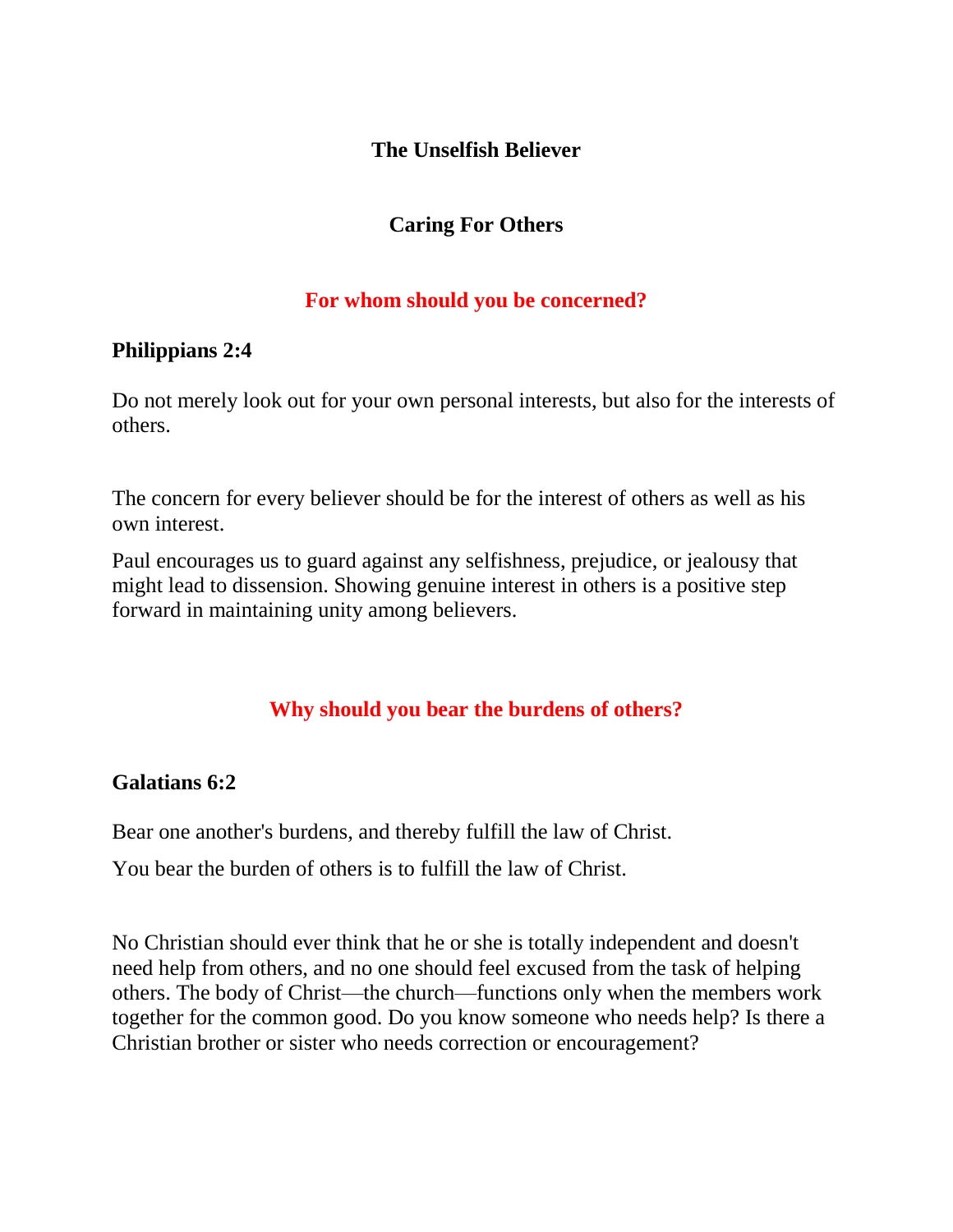## **To whom should you give preference?**

### **[Romans](http://bible.knowing-jesus.com/Romans/12/10) 12:10**

Be devoted to one another in brotherly love; give preference to one another in honor.

### **You should give preference to one another in honor.**

Most of us have learned how to be courteous to others—how to speak kindly, avoid hurting their feelings, and appear to take an interest in them. We may even be skilled in pretending to show compassion when we hear of others' needs, or to become indignant when we learn of injustice. But God calls us to real and genuine love that goes far beyond being hypocritical and polite. Genuine love requires concentration and effort. It means helping others become better people. It demands our time, money, and personal involvement. No individual has the capacity to express love to a whole community, but the body of Christ in your town does. Look for people who need your love, and look for ways you and your fellow believers can love your community for Christ.

### **To what people should you do good?**

#### **[Galatians](http://bible.knowing-jesus.com/Galatians/6/10) 6:10**

So then, while we have opportunity, let us do good to all people, and especially to those who are of the household of the faith.

You should do good to all people, and especially to those of the household of faith.

It is discouraging to continue to do right and receive no word of thanks or see no tangible results. But Paul challenged the Galatians, and he challenges us to keep on doing good and to trust God for the results. In due time, we will reap a harvest of blessing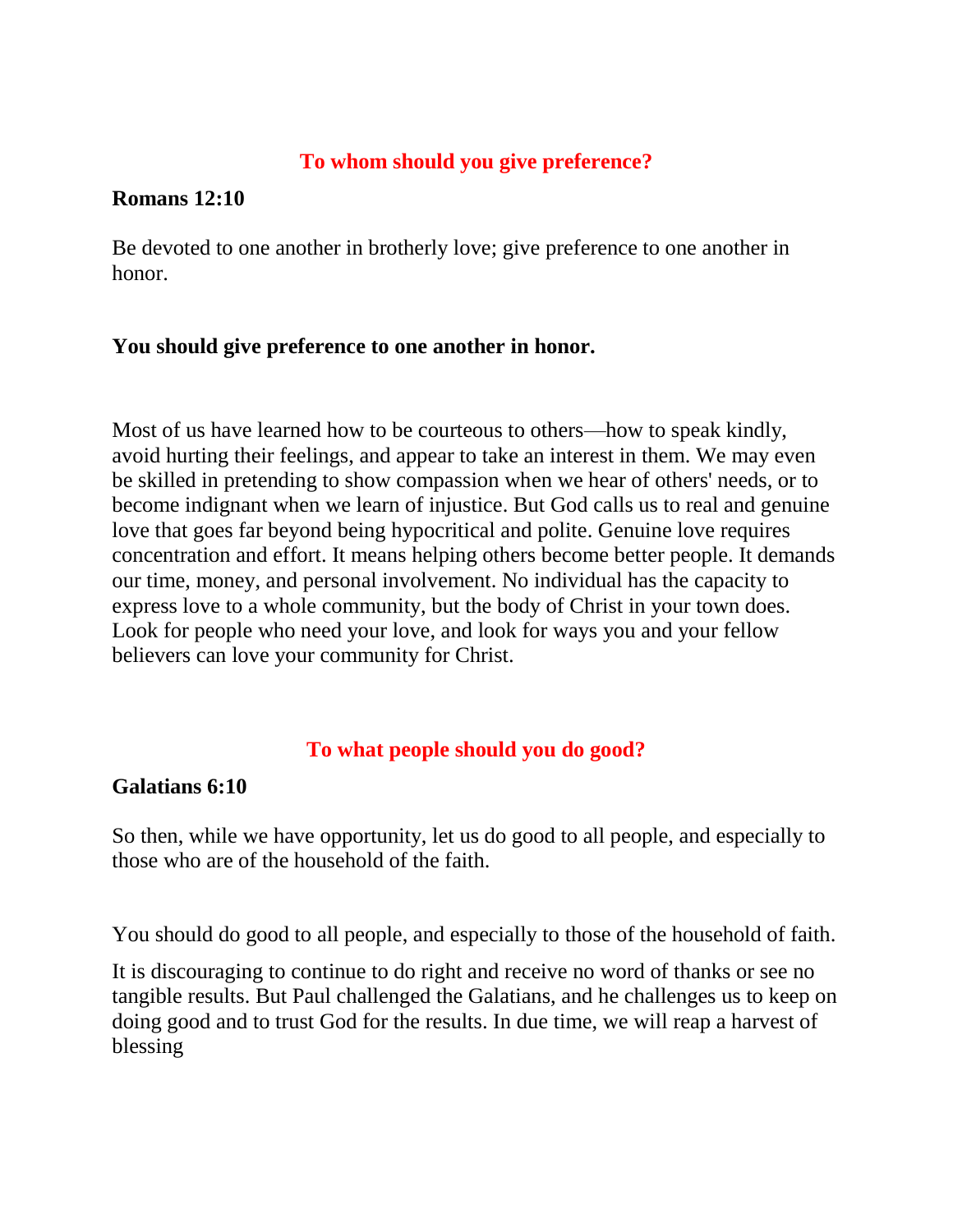### **How does someone of faith become worse than an unbeliever?**

### **1 [Timothy](http://bible.knowing-jesus.com/1-Timothy/5/8) 5:8**

But if anyone does not provide for his own, and especially for those of his household, he has denied the faith and is worse than an unbeliever.

When one does not provide for his own household, he denies the faith and becomes worse than an unbeliever.

Healthy homes remain the best possible training environment for children. When it comes to caring for relatives and honoring parents, children take most of their cues by watching how Mom and Dad honor the grandparents. If our children see the way we, as parents, care for our parents, they will understand the importance of such honor for us in the future.

Healthy, practical honor becomes a priceless gift that one generation gives to another. Disrespect and lack of care provide harmful examples that will eventually turn on us. The warning in the verse is ominous indeed.

### **What will cause your prayers not to be answered?**

### **[Proverbs](http://bible.knowing-jesus.com/Proverbs/21/13) 21:13**

He who shuts his ear to the cry of the poor will also cry himself and not be answered.

God will not listen to the cry of those who will not listen to the cry of the poor.

We should work to meet the needs of the poor and protect their rights, for it is always possible that someday we may find ourselves in their place.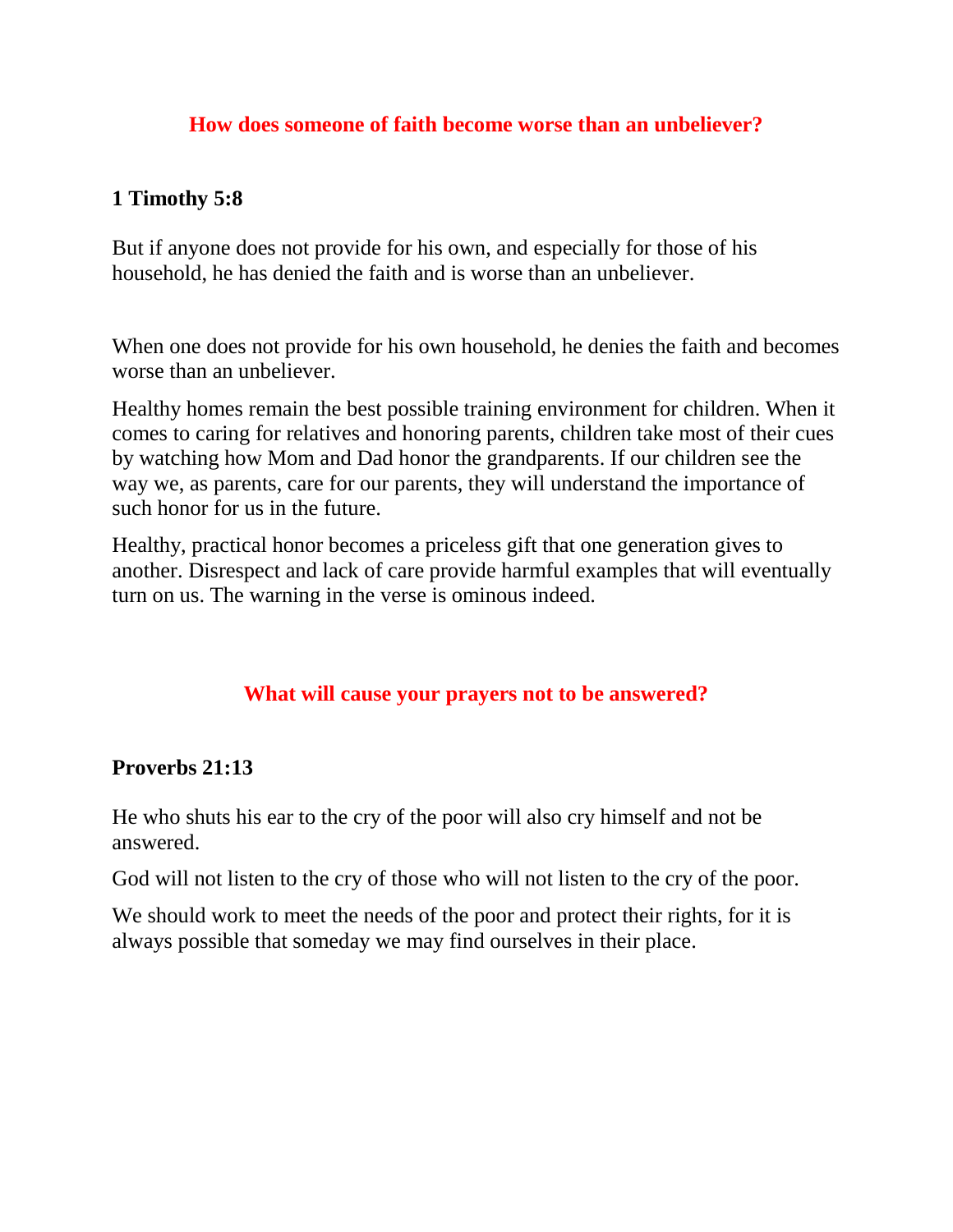### **Who should we remember?**

#### **[Galatians](http://bible.knowing-jesus.com/Galatians/2/10) 2:10**

They only asked us to remember the poor--the very thing I also was eager to do.

We should remember the poor. The apostles were referring to the poor of Jerusalem. While many Gentile converts were financially comfortable, the Jerusalem church had suffered from the effects of a severe famine in Palestine

#### **What is pure and undefiled religion?**

#### **[James](http://bible.knowing-jesus.com/James/1/27) 1:27**

Pure and undefiled religion in the sight of our God and Father is this: to visit orphans and widows in their distress, and to keep oneself unstained by the world.

Pure and undefiled religion is to visit the distressed orphans and widows and to keep oneself unstained by the world. To keep ourselves from letting the world corrupt us, we need to commit ourselves to Christ's ethical and moral system, not the worlds. We are not to adapt to the world's value system, which is based on money, power, and pleasure. True faith means nothing if we are contaminated with such values.

## **Who will the Lord repay?**

### **[Proverbs](http://bible.knowing-jesus.com/Proverbs/19/17) 19:17**

One who is gracious to a poor man lends to the LORD, And He will repay him for his good deed.

The Lord will repay those who are gracious to the poor.

Here God identifies with the poor as Jesus does in [Matthew 25:31-46.](http://www.crossbooks.com/verse.asp?ref=Mt+25%3A31-46) As our Creator, God values all of us, whether we are poor or rich. When we help the poor, we honor both the Creator and his creation. God accepts our help as if we had offered it directly to him.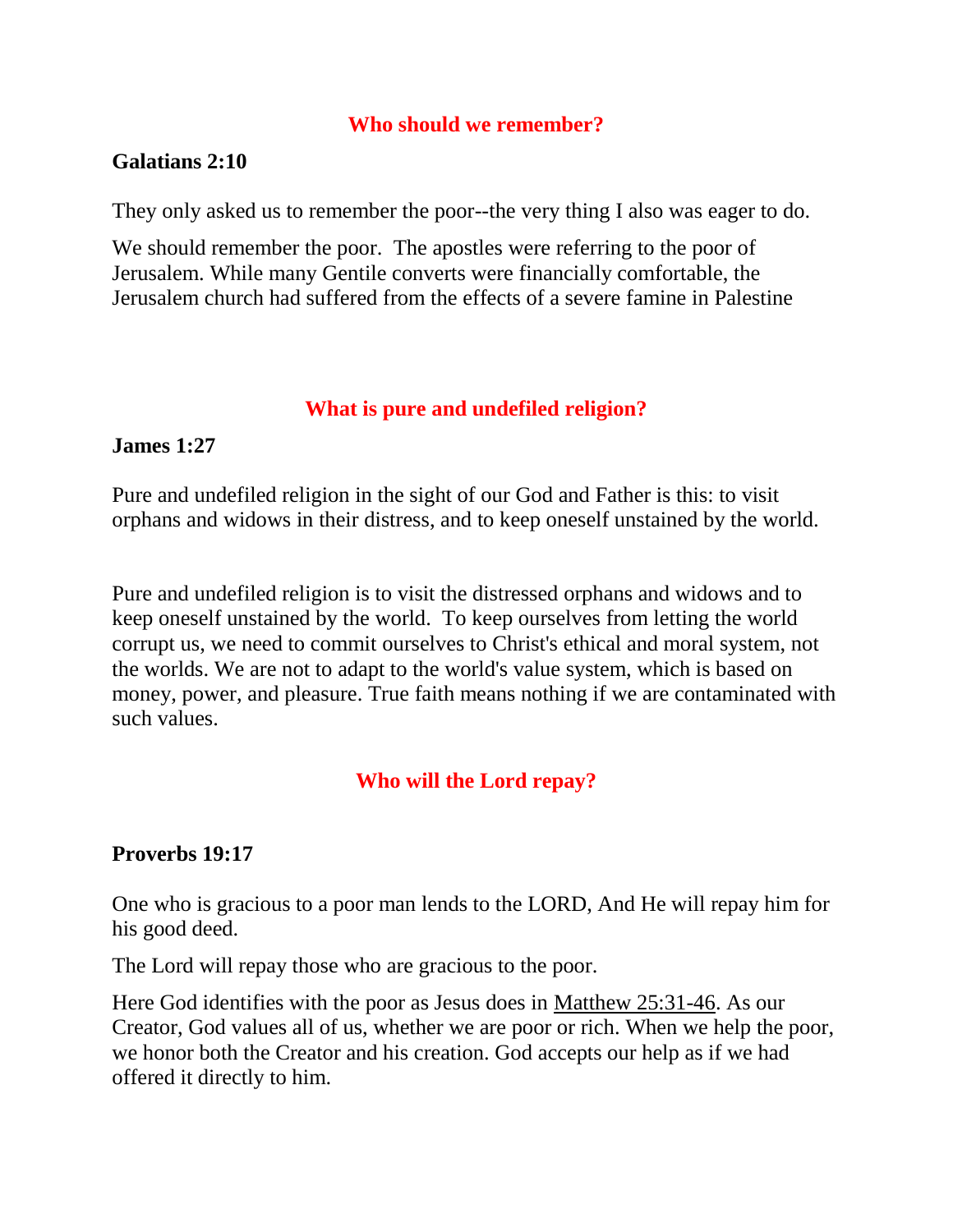## **Who will the Lord deliver?**

## **[Psalm](http://bible.knowing-jesus.com/Psalm/35/10) 35:10**

All my bones will say, "LORD, who is like You, Who delivers the afflicted from him who is too strong for him, and the afflicted and the needy from him who robs him?"

The Lord will deliver the afflicted and the needy.

Cruelty may be far removed from some people's experience, but it is a daily reality to others. God promises to help the persecuted and to bring judgment on unrepentant sinners.

When we pray for justice to be done, we are praying as David did. When Christ returns, the wicked will be punished.

## **Why should you be kind to one another?**

### **[Ephesians](http://bible.knowing-jesus.com/Ephesians/4/32) 4:32**

Be kind to one another, tender-hearted, forgiving each other, just as God in Christ also has forgiven you.

Believers should forgive one another because Christ has forgiven them.

We can bring sorrow to the Holy Spirit by the way we live. Paul warns us against unwholesome language, bitterness, improper use of anger, harsh words, slander, and bad attitudes toward others. Instead of acting that way, we should be forgiving, just as God has forgiven us.

Are you bringing sorrow or pleasing God with your attitudes and actions? Act in love toward your brothers and sisters in Christ, just as God acted in love by sending his Son to die for your sins.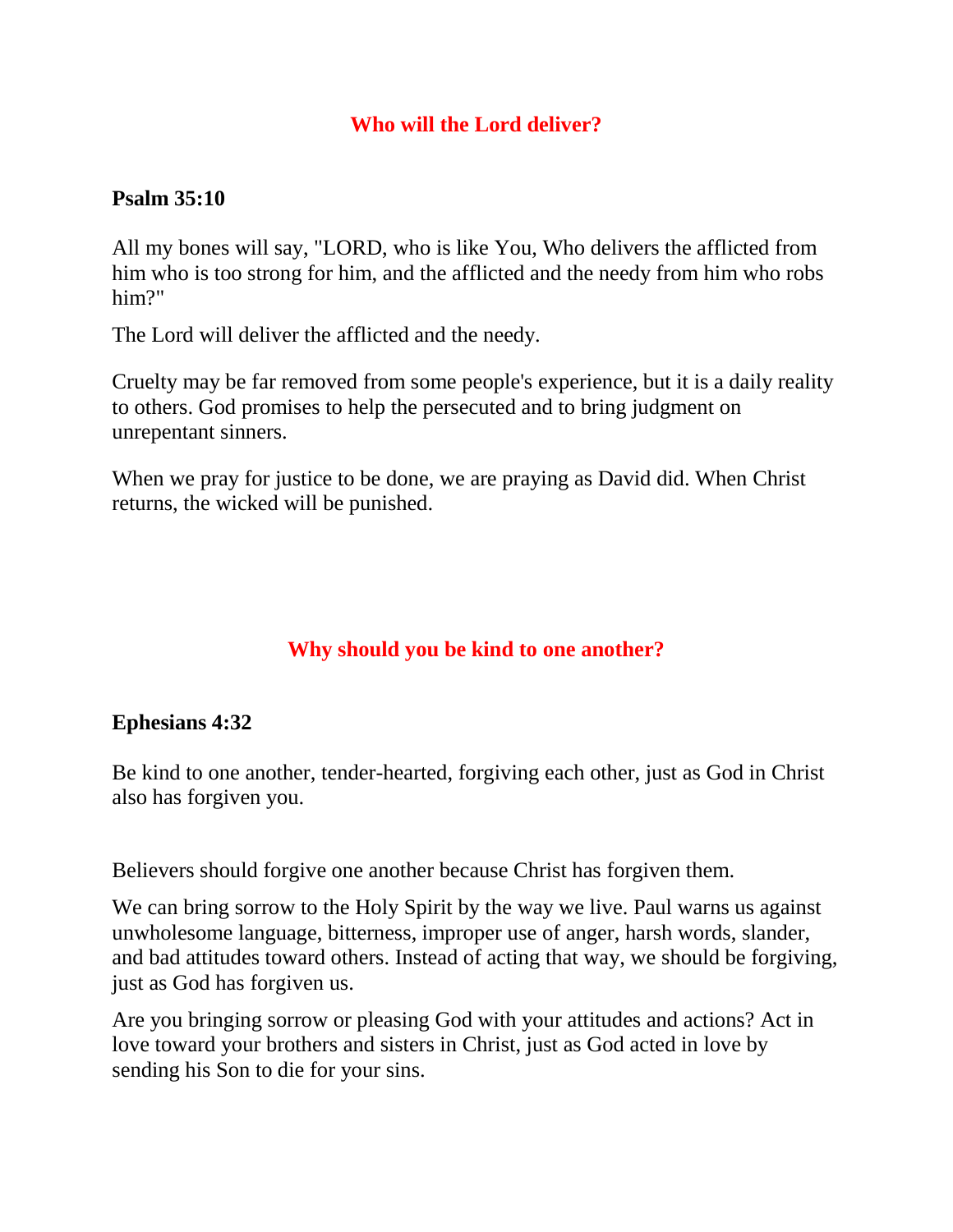## **If you love one another, what will people know?**

## **John [13:34-35](http://bible.knowing-jesus.com/John/13/34)**

"A new commandment I give to you, that you love one another, even as I have loved you, that you also love one another. "By this all men will know that you are my disciples, if you have love for one another."

People will know that you are a disciple of Christ.

To love others was not a new commandment (see [Leviticus 19:18\)](http://www.crossbooks.com/verse.asp?ref=Lev+19%3A18), but to love others as much as Christ loved others was revolutionary. Now we are to love others based on Jesus' sacrificial love for us. Such love will not only bring unbelievers to Christ; it will also keep believers strong and united in a world hostile to God. Jesus was a living example of God's love, as we are to be living examples of Jesus' love.

Jesus says that our Christlike love will show we are his disciples. Do people see petty bickering, jealousy, and division in your church? Or do they know you are Jesus' followers by your love for one another?

### **In what way should believer show the love of Christ?**

### **1 John [3:17-18](http://bible.knowing-jesus.com/1-John/3/17)**

But whoever has the world's goods, and sees his brother in need and closes his heart against him, how does the love of God abide in him? Little children, let us not love with word or with tongue, but in deed and truth.

A believer must love in deed and truth.

People often try to protect themselves from their fears by putting their faith in something they do or have: good deeds, skill or intelligence, money or possessions. But only God can save us from the one thing that we really need to fear—eternal condemnation. We believe in God by recognizing the insufficiency of our own efforts to find salvation and by asking him to do his work in us. When Jesus talks about unbelievers, he means those who reject or ignore him completely, not those who have momentary doubts.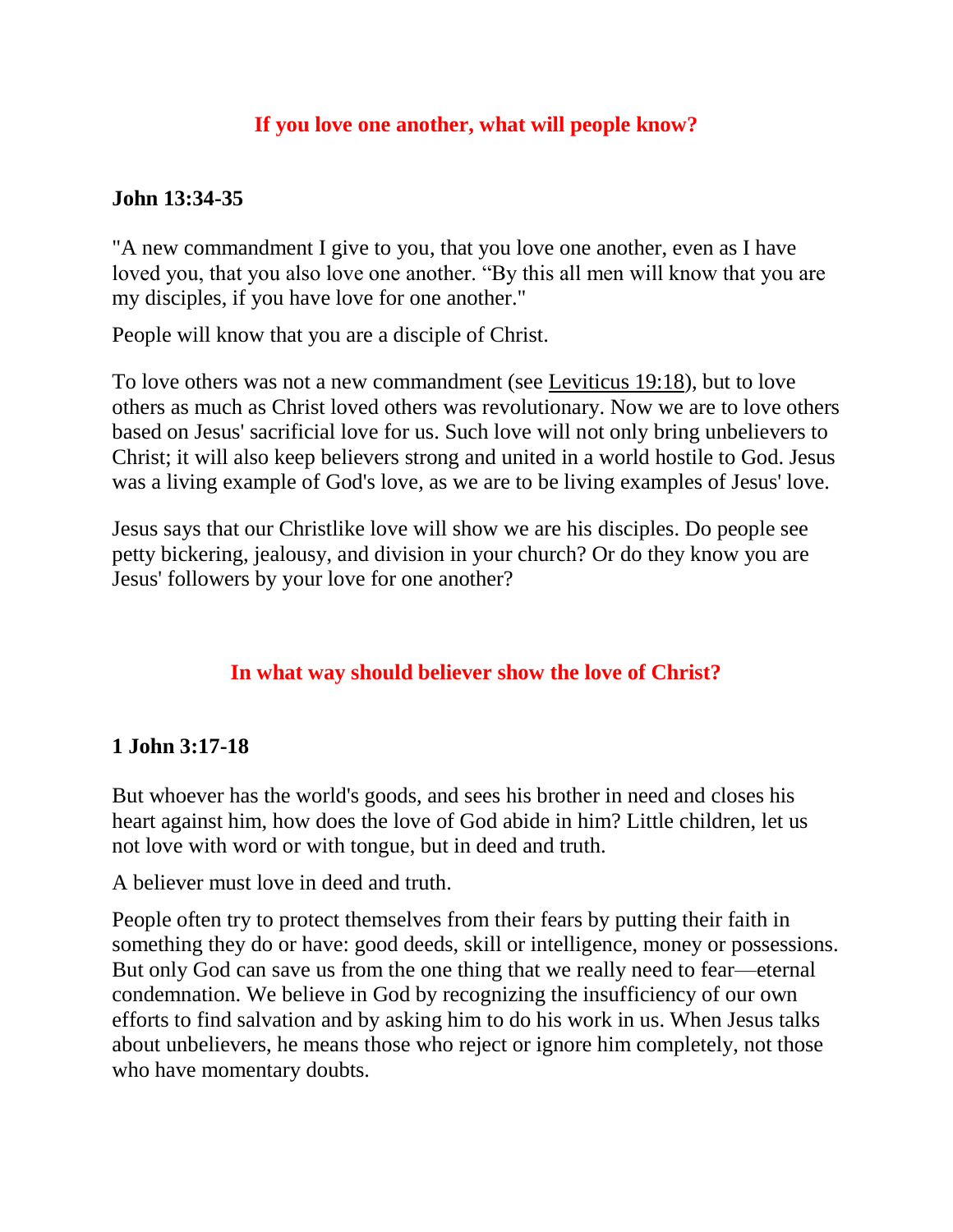### **How can believers bless and do good deeds for God?**

### **[Matthew](http://bible.knowing-jesus.com/Matthew/25/40) 25:40**

"The King will answer and say to them, 'Truly I say to you, to the extent that you did it to one of these brothers of mine, even the least of them, you did it to me.'

There has been much discussion about the identity of the "brothers and sisters." Some have said they are the Jews; others say they are all Christians; still others say they are suffering people everywhere. Such a debate is much like the lawyer's earlier question to Jesus, "Who is my neighbor?" [\(Luke 10:29\)](http://www.crossbooks.com/verse.asp?ref=Lk+10%3A29). The point of this parable is not the *who,* but the *what—* the importance of serving where service is needed. The focus of this parable is that we should love every person and serve anyone we can. Such love for others glorifies God by reflecting our love for him.

## **How will your needs be supplied without curses?**

### **[Proverbs](http://bible.knowing-jesus.com/Proverbs/28/27) 28:27**

He who gives to the poor will never want, but he who shuts his eyes will have many curses.

By giving to the poor, your needs will be supplied without curses.

A Christian cannot be indifferent to human suffering because God isn't. And we certainly must not contribute to human suffering through selfish business practices or unfair government policies. Be sure you are more concerned for justice than merely your own interests. You can't claim to follow God and ignore your neighbor.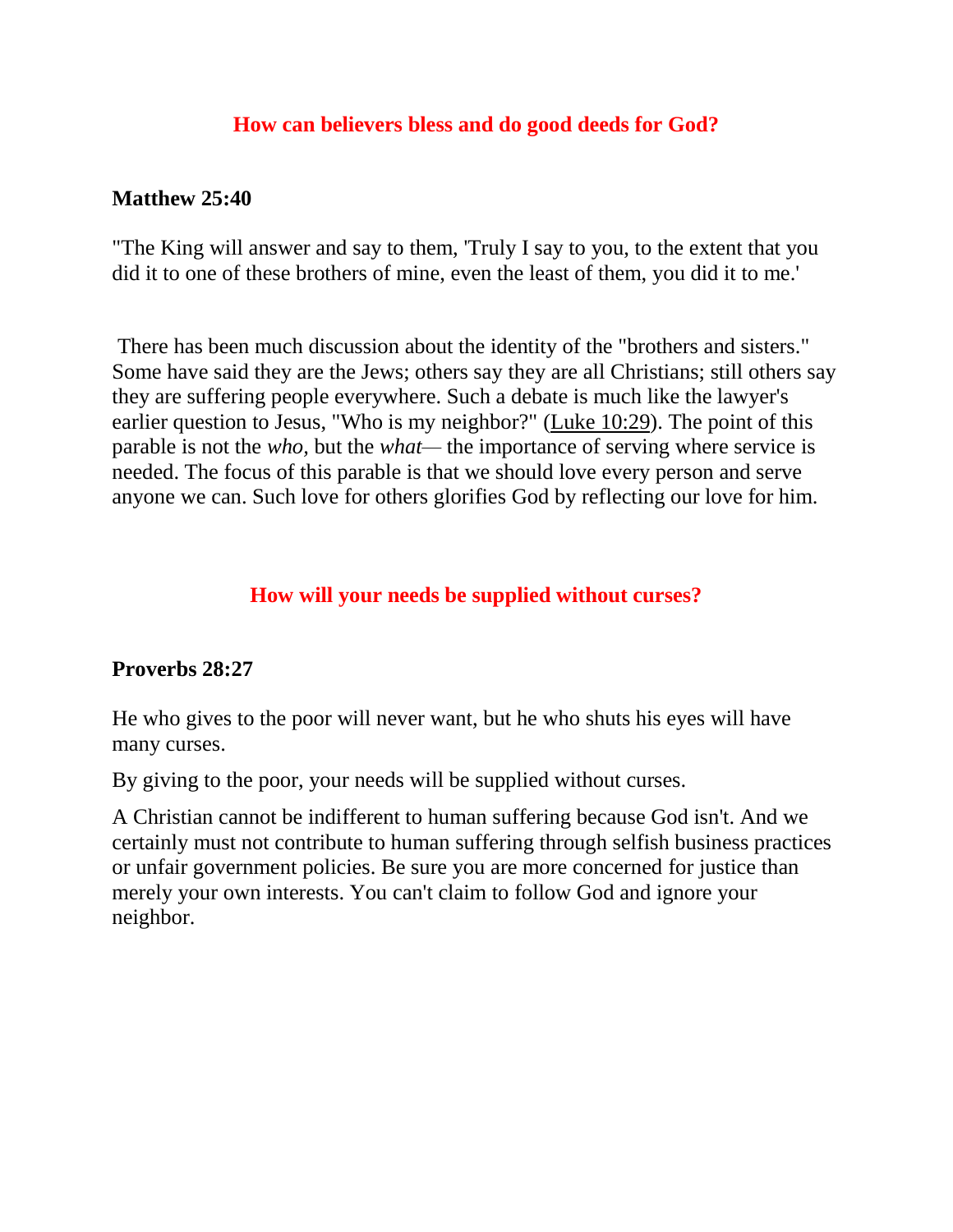### **How can we be sure of reaping a blessing?**

#### **[Galatians](http://bible.knowing-jesus.com/Galatians/6/9) 6:9-10**

Let us not lose heart in doing good, for in due time we will reap if we do not grow weary. So then, while we have opportunity, let us do good to all people, and especially to those who are of the household of the faith.

When a believer does not grow weary or faint, he or she will receive a blessing.

It is discouraging to continue to do right and receive no word of thanks or see no tangible results. But Paul challenged the Galatians, and he challenges us to keep on doing good and to trust God for the results. In due time, we will reap a harvest of blessing.

### **In what manner should we treat others?**

### **1 [Thessalonians](http://bible.knowing-jesus.com/1-Thessalonians/5/11) 5:11**

Therefore encourage one another and build up one another, just as you also are doing.

Believers should encourage and build up one another.

As you near the end of a long race, your legs ache, your throat burns, and your whole body cries out for you to stop. This is when friends and fans are most valuable. Their encouragement helps you push through the pain to the finish line. In the same way, Christians are to encourage one another. Be sensitive to others' need for encouragement, and offer supportive words or actions.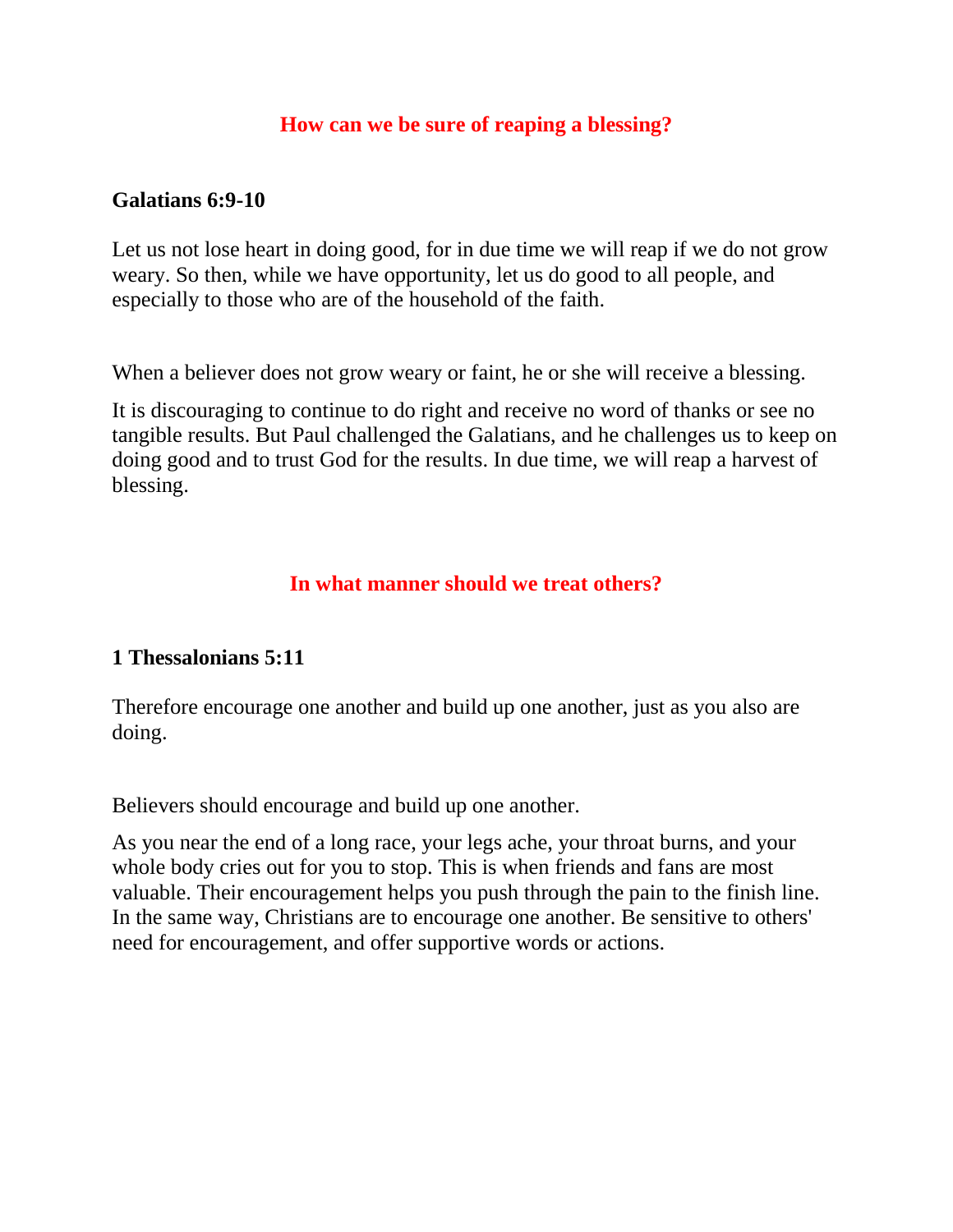## **What kind of a heart should those chosen of God have?**

#### **[Colossians](http://bible.knowing-jesus.com/Colossians/3/12) 3:12**

So, as those who have been chosen of God, holy and beloved, put on a heart of compassion, kindness, humility, gentleness and patience;

They should have a heart of compassion, kindness, humility, gentleness and patience.

Paul offers a strategy to help us live for God day by day: (1) Imitate Christ's compassionate, forgiving attitude [\(3:12, 13\)](http://www.crossbooks.com/verse.asp?ref=Col+3%3A12-13); (2) let love guide your life [\(3:14\)](http://www.crossbooks.com/verse.asp?ref=Col+3%3A14); (3) let the peace of Christ rule in your heart  $(3:15)$ ; (4) always be thankful  $(3:15)$ ; (5) keep God's Word in you at all times [\(3:16\)](http://www.crossbooks.com/verse.asp?ref=Col+3%3A16); (6) live as Jesus Christ's representative  $(3:17)$ .

#### **An invitation is given to open your heart's door.**

### **Rev. 3:20**

 Behold, I stand at the door, and knock: if any man hear my voice, and open the door, I will come in to him, and will sup with him, and he with me.

### **To ask Jesus to come into your heart please pray this Prayer:**

Dear Lord Jesus, I believe you are the Christ, the Son of the Living God. I ask you to forgive me of my sins and coming into my heart. I accept you as savior and will follow you as Lord. Amen.

#### **References:**

Holy Bible: King James Translation Holy Bible: Living Bible Translation Additional comments and charts are taken from: *Life Application Study Bible.*